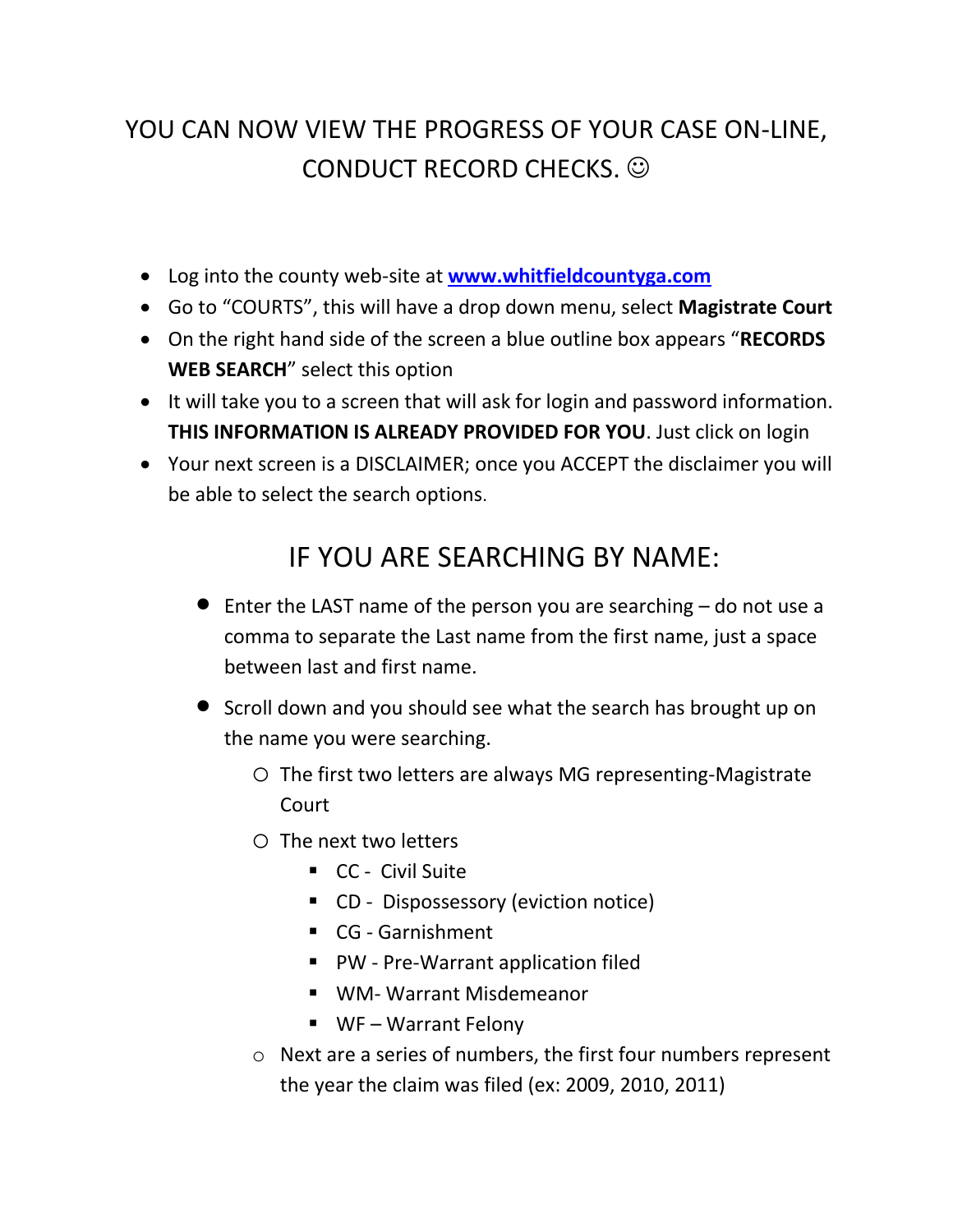o The last six numbers represent the actual case number.

Once you have selected what you are looking for, you may click on the name and then click on PROCEEDINGS, which is a white rectangle located about the middle of the screen. This will give you information as to when the case was files, when it was served, if there has been an answer submitted on the case or if there is a hearing scheduled. You are also able to print, if you wish to. Only cases that have been filed as of August 2011 have information scanned. There is a column titled VIEW IMAGE, if it has a paper image you may select and view it. YOU MAY ALSO WANT TO WRITE THE CASE NUMBER IN YOUR FILES SO THAT NEXT TIME YOU SEARCH THE CASE YOU CAN SEARCH BY CASE NUMBER AND SAVE YOU TIME.

## SEARCHING INFORMATION BY CASE NUMBER:

IF YOU HAVE THE CASE NUMBER YOU MAY CHOOSE THAT OPTION AFTER THE DISCLAIMER IS ACCEPTED. THIS WOULD SAVE YOU SOME SEARCH TIME.

There is no charge if you print from the web.

If you have any problems obtaining or locating any information please do not hesitate to contact us at 706-278-5052. We will be more than happy to assist you with the information you are looking for.

NOTE: If you have selected the proceeding option on a case, and you get an error message of {Server Error in '/CMWebSearch' Application.} Please try your search at a later time. This error message is due to the number of people using the server.